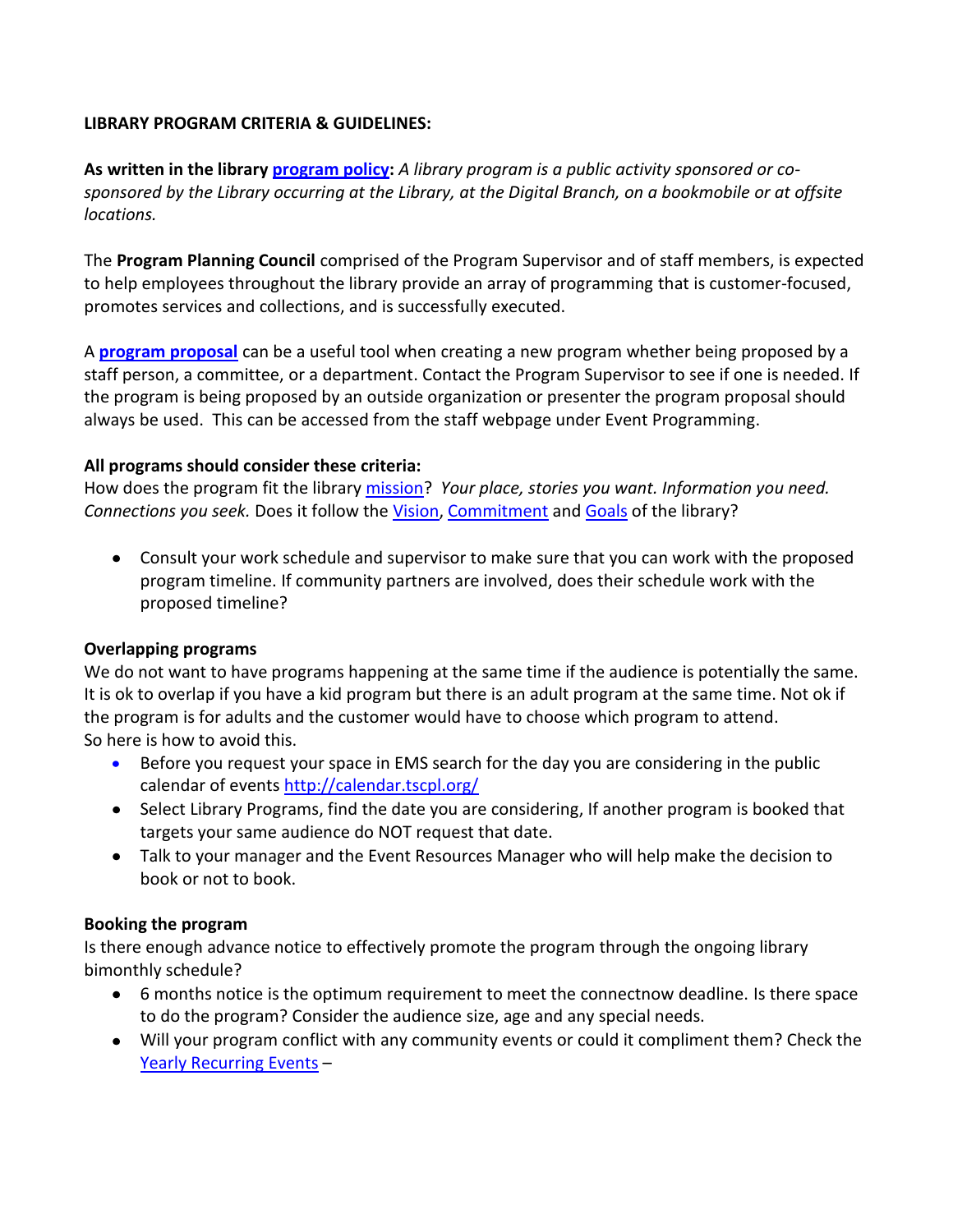- When you request the room for your program select the time you will be giving the program which is the time that will go into connectnow, be on the room cards, on the Janis monitor and on the calendar of events on the website.
	- If you need extra tear down time tell Bonnie that in the notes field under Furniture Setup Instructions.
	- This will let maintenance know you need more time to finish up after your program ends.
	- There is a 3 hour default setup time for the Auditorium, a 30 min setup default for board rooms.
- Consider how you can expand the customers experience with this program: Can it be repeated? Are there community partners that could get involved? Can this program be later taken offsite? Are there components that could be shared on the digital branch? Could other departments get involved? Are there any "outside the box" ideas that could support your program?
- Was money designated for the program in the **budget**? Check with department supervisor or Program Supervisor. If there is no money in the budget for the program, is there an opportunity to co-sponsor or collaborate with another organization?
- Add research from *[community connect](http://tscplcommunityconnect.com/)* to the proposal if this program fits one of these criteria:
	- o It will require a large monetary commitment (over \$500),
	- o It has a prominent community partner
	- o It is a new program series
- A program can not be commercial in nature or content. Customers can not be sold a certain product or service as part of the program. At the end of the program a presenter may sell their books. They may not sign people up to buy a service, but may provide materials giving information to contact them on their own time. They may have a sign up sheet available. Any exceptions must be approved by Administration.
- Consider that all programs should connect our customers to our collections, services or literature in general.

## **Some options:**

- o Invite them to visit a neighborhood, explaining what they will find there.
- o Create a book display to coordinate with the program.
- $\circ$  Create a print and/or online book list to coordinate with the program

## **If the program proposal follows the above criteria the next step is to get approval to move forward from the department supervisor/manager and the Program Supervisor.**

# **1. The assigned staff program coordinator will:**

Book the space in **[EMS](http://ems.tscpl.org/BrowseEvents.aspx)** – If doing this for the 1<sup>st</sup> time go to the staff website/ Event Programming/ click on th[e Online Event Scheduling Handbook](http://tscplweblp01.tscpl.org/images/uploads/files/Event%20Scheduling%20Handbook%20for%20Staff.pdf) for instructions or contact the Events Coordinator or the Program Supervisor for help. If you have never done this step before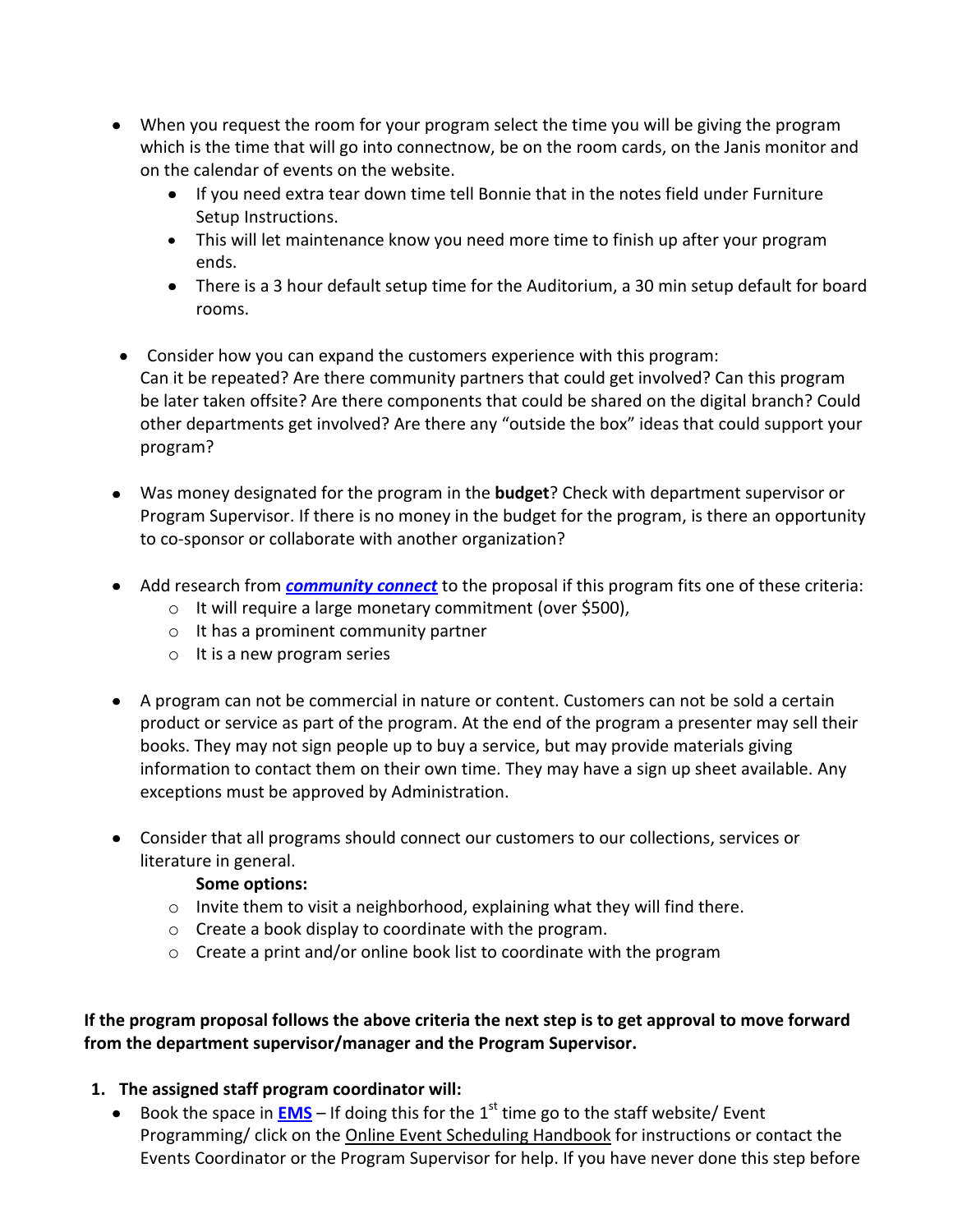you will have to create an [account.](http://ems.tscpl.org/Login.aspx) Reminder: Talk to your manager and the Event Resources Manager if your program conflicts with another booking. They will help make the decision to book or not to book.

- Meet the deadlines for the checklists to assure the program is listed in **connectnow**: April/May programs are due January 10<sup>th</sup>, Jun/Jul due Feb 1<sup>st</sup>, Aug/Sep due May 10<sup>th</sup>, Oct/Nov due July  $10^{\text{th}}$ , Dec/Jan due September  $10^{\text{th}}$ , Feb/Mar due November  $10^{\text{th}}$ .
- Fill out and save the program **Checklist** go to staff webpage/ [Event Programming/](http://staff.tscpl.org/programming) use the Programming Checklist link to access the checklist file. Click on Open/ do a Save As/ rename the file and put it in the correct month folder (L: drive/ Sharing Folder/ Programming). Use this format: 10-11-2009 My Book Club – Overmyer. Ask the Program Supervisor for help with the Checklist if needed.
	- Create good informative **descriptions**: The short description is the one placed in *connectnow*. It is the main promo piece. The long description will be used by the Program Supervisor and reference desk staff to list on EMS and explain to the customer what they will see, do and hear at the program and who to contact.
	- Fill out the Communications and **Marketing** section by answering the following questions. Communications and the Program Supervisor will decide if the program merits extra marketing from looking at the answers.
		- Are you trying to fill the auditorium?
		- Is this a national, state or local campaign like Teen Read Week or KS Reads?
		- Is this a new ongoing series of programs?
		- Are you working with an outside partner on this program?
		- Is this program promoting a new service, display or exhibit?
		- Did this involve a grant with special criteria?
		- Does this possibly require multiple deliverables such as: econnect, banner, postcard, poster, etc.?
	- All **forms** for a program will be included in the checklist such as PO Requests.
- Make sure to have the essential supplies to effectively run the program and any special needs requested by a participant in advance, such as a sign language interpreter.
- As per the **Public Address System Policy** programs cannot be announced over the intercom. If an exception is to be made that decision is made by Administration or the Manager in Charge.
- **Evaluations** should be made available at every program.
	- $\circ$  An [evaluation form](http://staff.tscpl.org/images/uploads/programming/PublicEvaluation.pdf) can be found on the staff website/ Event Programming.
	- $\circ$  The coordinator is responsible for collecting these and getting them to the Program Supervisor at a reasonable time after the program.
	- $\circ$  Promote the [online evaluation](http://www.tscpl.org/programs/program-evaluation/) form for those who do not fill out the form.
	- o Contact the [Program Supervisor](mailto:novermyer@tscpl.org) to adapt the provided evaluation if other issues need to be addressed for your program.
- Decide if this program will have photo opportunities:
	- o Reserve the proper photo equipment though **EMS**.
	- o Make plans for someone to take the photos or video if you can not be free to do so.
	- o Use a **[photo permission](http://staff.tscpl.org/images/uploads/programming/PhotoPermissionForm.pdf)** form if needed.
		- If taking a group shot (photo or video) no form is needed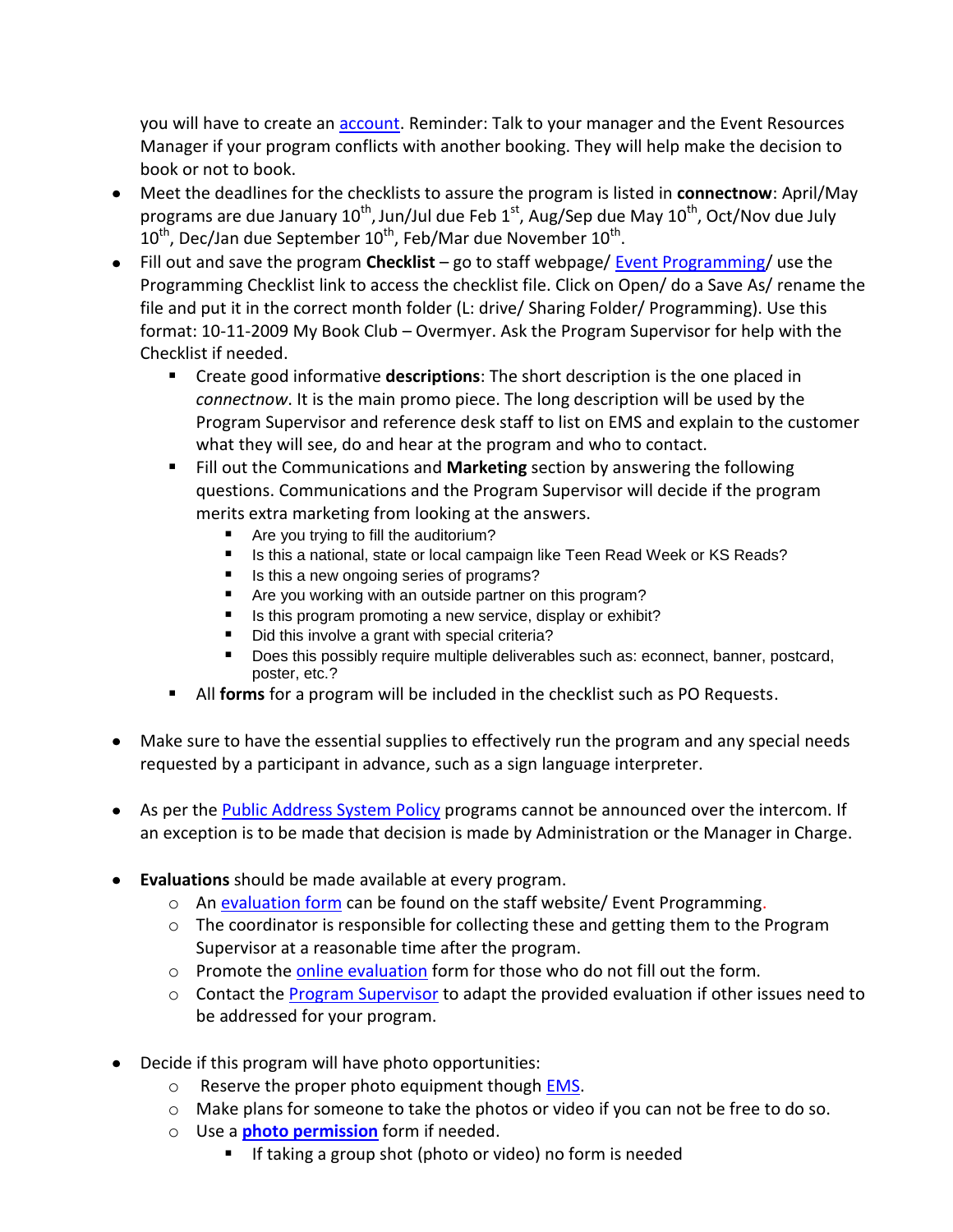- If taking a photo or video of one child, one person or a small group with all faces visible use the form
- **These need to be turned into the Communications & Marketing Manager.**
- The form can be found on the staff website/ Event Programming.
- Do not break any copyright rules when creating handouts or presentations. Contact department supervisor or Program Supervisor when in doubt. Use the library templates when possible and always include the library logo and contact information on a handout.
- Take time during the **introduction** part of the program to promote other library programs, promote connectnow, explain the importance of the evaluation, and thank donors or partners.
- Announce [food rules](http://www.tscpl.org/about/comments/meeting_room_policy/) at the beginning of the program if necessary.
	- $\circ$  No outside food or drink in meeting rooms (this includes Marvin Auditorium and Lingo Story Room).
	- $\circ$  Not including bottled water, baby bottles, special foods for toddlers and persons with disabilities.
- Collect **statistics** from the program.
	- o Attendance must be recorded for the program and entered in the monthly statistics before the 5<sup>th</sup> of the following month. File located L:/Sharing/Programming/Program Statistics/Year/Month/ sheet where program fits
- Post information on the digital branch as needed such as handouts, photos, etc.
- Write any thank you notes needed (such as to a presenter).
- If the program is funded by private donors through the foundation create a **follow-up report** and send this to the Foundation Development Associate, send a copy to the Program Supervisor.

**Help sources:**  Program Supervisor – Nancy J Overmyer – 580-4608 – [novermyer@tscpl.org](mailto:novermyer@tscpl.org)

Program Policy <http://staff.tscpl.org/images/uploads/programming/ProgramsPolicy.pdf>

Program Proposal

<http://staff.tscpl.org/images/uploads/programming/ProgramProposal.pdf> Also in Word Doc form on - L:\Sharing Folder\Programming\Program Proposal

Yearly Recurring Events [http://staff.tscpl.org/blogs/comments/calendar\\_list\\_of\\_events/](http://staff.tscpl.org/blogs/comments/calendar_list_of_events/)